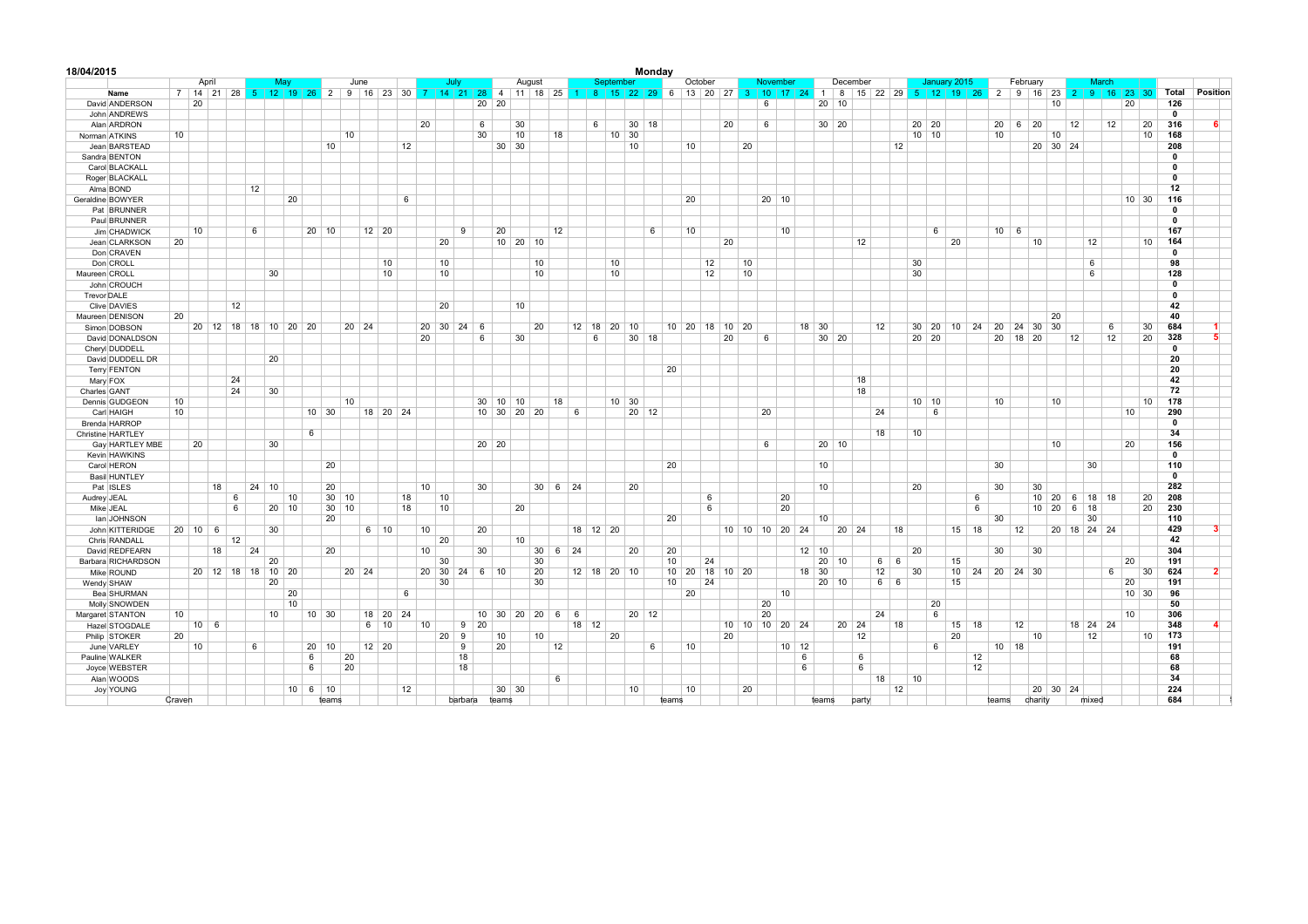| 18/04/2015                           |    |                |                   |                     |        |                 |                    |            |                      |                     |         |         |              |    |               |                 | Wednesday    |                 |            |             |              |          |    |                                                                                                                                              |                 |              |              |    |          |                 |             |              |                 |               |                         |
|--------------------------------------|----|----------------|-------------------|---------------------|--------|-----------------|--------------------|------------|----------------------|---------------------|---------|---------|--------------|----|---------------|-----------------|--------------|-----------------|------------|-------------|--------------|----------|----|----------------------------------------------------------------------------------------------------------------------------------------------|-----------------|--------------|--------------|----|----------|-----------------|-------------|--------------|-----------------|---------------|-------------------------|
|                                      |    | April          |                   |                     | May    |                 | June               |            |                      | July                |         |         | August       |    |               |                 | September    | October         |            |             |              | November |    | December                                                                                                                                     |                 |              | January 2015 |    | February |                 |             | March        |                 |               |                         |
| Name                                 |    | 2 9 16 23 30 7 |                   |                     |        |                 |                    |            |                      |                     |         |         |              |    |               |                 |              |                 |            |             |              |          |    | 14 21 28 4 11 18 25 2 9 16 23 30 6 13 20 27 3 10 17 24 1 8 15 22 29 5 12 19 26 3 10 17 24 31 7 14 21 28 4 11 18 25 4 11 18 25 Total Position |                 |              |              |    |          |                 |             |              |                 |               |                         |
| David ANDERSON                       |    |                |                   |                     |        |                 |                    |            |                      |                     |         |         |              |    |               |                 |              |                 |            |             |              |          |    |                                                                                                                                              |                 |              |              |    |          |                 |             |              |                 | $\mathbf 0$   |                         |
| John ANDREWS                         |    | 12             | 18                |                     |        |                 |                    |            | 10                   |                     |         |         | 20           |    | 10            |                 |              |                 |            |             | 10           |          |    |                                                                                                                                              |                 |              |              |    |          |                 |             |              |                 | 80            |                         |
| Alan ARDRON                          |    |                |                   |                     |        |                 |                    |            |                      |                     |         |         |              |    |               |                 |              |                 |            |             |              |          |    |                                                                                                                                              |                 |              |              |    |          |                 |             |              |                 | $\mathbf{0}$  |                         |
| Norman ATKINS                        |    |                |                   |                     |        |                 |                    |            | 10                   |                     |         |         |              |    |               |                 |              |                 |            |             |              |          |    |                                                                                                                                              |                 |              |              |    |          |                 | 20          |              |                 | 30            |                         |
| Jean BARSTEAD                        |    |                |                   |                     |        |                 |                    | $9 \mid 6$ |                      | $10$ 12 6           |         |         | $10 \mid 10$ |    |               |                 |              |                 |            | $6 \mid 20$ |              |          | 18 |                                                                                                                                              |                 | 6            |              |    |          |                 | 20          |              |                 | 12<br>145     | $\overline{7}$          |
| Sandra BENTON                        |    |                |                   |                     |        |                 |                    |            |                      |                     |         |         |              |    |               |                 |              |                 |            |             |              |          |    |                                                                                                                                              |                 |              |              |    |          |                 |             |              |                 | $\mathbf{0}$  |                         |
| Carol BLACKALL                       |    |                |                   |                     |        |                 |                    |            |                      |                     |         |         |              |    |               |                 |              |                 |            |             |              |          |    |                                                                                                                                              |                 |              |              |    |          |                 |             |              |                 | 0             |                         |
| Roger BLACKALL                       |    |                |                   |                     |        |                 |                    |            |                      |                     |         |         |              |    |               |                 |              |                 |            |             |              |          |    |                                                                                                                                              |                 |              |              |    |          |                 |             |              |                 | $\Omega$      |                         |
| Alma BOND                            |    |                |                   |                     |        |                 |                    |            |                      |                     |         |         |              |    |               |                 |              |                 |            |             |              |          |    |                                                                                                                                              |                 |              |              |    |          |                 |             |              |                 | $\mathbf{0}$  |                         |
| Geraldine BOWYER                     |    |                |                   |                     |        |                 |                    |            |                      |                     |         |         |              |    |               |                 |              |                 |            |             |              |          |    |                                                                                                                                              |                 |              |              |    |          |                 |             |              |                 | $\mathbf{0}$  |                         |
| Pat BRUNNER                          |    |                |                   |                     |        |                 |                    |            |                      |                     |         |         |              |    |               |                 |              |                 |            |             |              |          |    |                                                                                                                                              |                 |              |              |    |          |                 |             |              |                 | $\mathbf{0}$  |                         |
| Paul BRUNNER                         |    |                |                   |                     |        |                 |                    |            |                      |                     |         |         |              |    |               |                 |              |                 |            |             |              |          |    |                                                                                                                                              |                 |              |              |    |          |                 |             |              |                 | $\Omega$      |                         |
| Jim CHADWICK                         |    |                |                   |                     |        |                 |                    | $9 \t6$    |                      | $10 \mid 12 \mid 6$ |         | 10      |              |    |               |                 |              |                 |            |             | 20           |          | 18 |                                                                                                                                              |                 | 6            |              | 12 |          |                 |             |              |                 | 12<br>121     |                         |
| Jean CLARKSON                        | 18 |                | 12                |                     |        |                 |                    |            |                      |                     |         | 12      |              |    | $6 \mid 20$   |                 |              |                 | $6 \mid 6$ |             |              | 6        |    |                                                                                                                                              |                 | 12           |              |    | 6        |                 | 12          |              | 6               | 122           |                         |
| Don CRAVEN                           | 6  |                |                   |                     |        | 6               |                    |            | 20                   |                     |         | 20      |              |    |               |                 |              |                 | 12         |             |              |          |    |                                                                                                                                              |                 |              |              |    |          |                 |             |              |                 | 64            |                         |
| Don CROLL                            |    |                |                   |                     |        |                 |                    |            | 10                   |                     |         |         |              |    |               |                 |              |                 |            |             |              |          |    |                                                                                                                                              |                 |              |              |    |          |                 |             |              |                 | 10            |                         |
|                                      |    |                |                   |                     | 6      |                 |                    |            |                      |                     |         |         |              |    |               |                 |              |                 |            |             |              |          |    |                                                                                                                                              |                 |              |              |    |          |                 |             |              |                 |               |                         |
| Maureen CROLL                        |    |                |                   |                     |        |                 |                    |            |                      |                     |         |         | 6            |    |               |                 |              |                 |            | 12          |              | 12       |    | 6                                                                                                                                            |                 |              |              |    |          |                 |             |              |                 | 42<br>393     |                         |
| John CROUCH                          | 6  |                |                   | $6$ 20 18           |        |                 | 6 20 18 18         |            |                      | 20                  |         | 18 20   |              |    | 10 12 20 18   |                 | 18           |                 | 18 18 18   |             | 6            |          | 9  |                                                                                                                                              |                 |              |              |    | 18 12 12 |                 |             | $10 \mid 18$ |                 | 6<br>$\Omega$ |                         |
| Trevor DALE                          |    |                |                   |                     |        |                 |                    |            |                      |                     |         |         |              |    |               |                 |              |                 |            |             |              |          |    |                                                                                                                                              |                 |              |              |    |          |                 |             |              |                 |               |                         |
| Clive DAVIES                         |    |                |                   |                     |        |                 |                    |            |                      |                     |         |         |              |    |               |                 |              |                 |            |             |              |          |    |                                                                                                                                              |                 |              |              |    |          |                 |             |              |                 | 0             |                         |
| Maureen DENISON                      |    | 12             | 18                |                     |        |                 | 9                  |            | 10                   |                     |         |         | 20           |    | 10            |                 |              |                 |            |             | 10           |          |    |                                                                                                                                              |                 |              |              |    |          |                 |             | 12           |                 | 101           |                         |
| Simon DOBSON                         |    |                |                   | 10                  |        |                 |                    |            |                      |                     |         |         |              |    |               |                 |              | $6\overline{6}$ |            |             |              |          |    |                                                                                                                                              |                 |              |              |    |          |                 |             |              |                 | 16            |                         |
| David DONALDSON                      |    |                |                   |                     |        |                 |                    |            |                      |                     |         |         |              |    |               |                 |              |                 |            |             |              |          |    |                                                                                                                                              |                 |              |              |    |          |                 |             |              |                 | $\mathbf{0}$  |                         |
| Cheryl DUDDELL                       | 12 |                | $18$ 6            |                     | 12     |                 |                    |            |                      |                     |         |         | 20 20        |    | 10            |                 | $6 \mid 12$  |                 |            |             |              |          |    |                                                                                                                                              |                 |              |              |    |          |                 |             |              |                 | 116           |                         |
| David DUDDELL DR                     | 12 |                | $18 \overline{6}$ |                     | 12     |                 |                    |            |                      |                     |         |         | $20$ 20      |    | 10            |                 | $6 \mid 12$  |                 |            |             |              |          |    |                                                                                                                                              |                 |              |              |    |          |                 |             |              |                 | 116           |                         |
| Terry FENTON                         |    |                |                   |                     |        |                 |                    |            |                      |                     |         |         |              |    |               |                 |              |                 |            |             |              |          |    |                                                                                                                                              |                 |              |              |    |          |                 |             |              |                 | $\mathbf{0}$  |                         |
| Mary FOX                             |    |                |                   | 20                  |        |                 |                    |            |                      |                     |         |         | 6            |    |               |                 |              |                 |            |             | 18           |          |    |                                                                                                                                              |                 |              |              |    |          |                 | 10          |              |                 | 54            |                         |
| Charles GANT                         |    |                |                   | 20                  |        |                 |                    |            |                      |                     |         |         | 6            |    |               |                 |              |                 |            |             | 18           |          |    |                                                                                                                                              |                 |              |              |    |          |                 | 10          |              |                 | 54            |                         |
| Dennis GUDGEON                       |    |                |                   |                     |        |                 |                    |            |                      |                     |         |         |              |    |               |                 |              |                 |            |             |              |          |    |                                                                                                                                              |                 |              |              |    |          |                 |             |              |                 | $\mathbf 0$   |                         |
| Carl HAIGH                           | 18 |                |                   | 10                  |        |                 |                    |            |                      |                     |         |         |              |    |               |                 |              |                 |            |             | 6            |          | 9  |                                                                                                                                              |                 |              |              | 12 |          |                 |             |              |                 | 55            |                         |
| Brenda HARROP                        |    |                |                   |                     |        |                 |                    |            |                      |                     |         |         |              |    |               |                 |              |                 |            |             |              |          |    |                                                                                                                                              |                 |              |              |    |          |                 |             |              |                 | $\mathbf{0}$  |                         |
| Christine HARTLEY                    |    |                |                   |                     | 6      |                 |                    |            |                      |                     |         |         | 6            |    |               |                 |              |                 |            | 12          |              |          |    | 6                                                                                                                                            |                 |              |              |    |          |                 |             |              |                 | 30            |                         |
| Gay HARTLEY MBE                      |    |                |                   |                     |        |                 |                    |            |                      |                     |         |         |              |    |               |                 |              |                 |            |             |              |          |    |                                                                                                                                              |                 |              |              |    |          |                 |             |              |                 | $\mathbf{0}$  |                         |
| Kevin HAWKINS                        | 6  |                |                   | $6 \mid 20 \mid 18$ |        |                 | $6$   20   18   18 |            |                      | 20                  |         | $18$ 20 |              |    | $10$ 12 20 18 |                 | 18           |                 | $18$ 18 18 |             |              |          |    |                                                                                                                                              |                 |              |              |    | 18 12 12 |                 |             | $10 \mid 18$ |                 | 378<br>6      | $\overline{2}$          |
| Carol HERON                          |    |                |                   |                     |        |                 |                    |            |                      |                     |         |         |              |    |               |                 |              |                 |            |             |              |          |    |                                                                                                                                              |                 |              |              |    |          |                 |             |              |                 | $\mathbf{0}$  |                         |
| Basil HUNTLEY                        | 6  |                | 12                |                     |        | $6\overline{6}$ |                    |            | 20                   |                     | 12      | 20      |              |    |               |                 |              |                 | 12         |             |              |          |    |                                                                                                                                              |                 |              |              |    | 6        |                 | 20          |              | 12              | 126           |                         |
| Pat ISLES                            |    |                |                   |                     |        |                 |                    |            |                      |                     |         |         |              |    |               |                 |              |                 |            |             |              |          |    |                                                                                                                                              |                 |              |              |    |          |                 |             | 12           |                 | 12            |                         |
| Audrey JEAL                          |    |                | 18                |                     | 9      |                 | 20                 |            |                      | 6                   |         |         |              |    |               |                 |              | 6               |            |             |              |          |    | $12$ 12                                                                                                                                      |                 | $12 \quad 6$ |              | 6  |          | $18$ 12         | 12          | 6            |                 | 155           | $5 =$                   |
| Mike JEAL                            |    |                | 18                |                     | 9      |                 | 20                 |            |                      | 6                   |         |         |              |    |               |                 |              |                 |            |             |              |          |    | $12$ 12                                                                                                                                      |                 | $12 \quad 6$ |              | 6  |          | 18 12           |             | 6            |                 | 137           |                         |
| lan JOHNSON                          |    |                |                   |                     |        |                 |                    |            |                      |                     |         |         |              |    |               |                 |              |                 |            |             |              |          |    |                                                                                                                                              |                 |              |              |    |          |                 |             |              |                 | $\mathbf{0}$  |                         |
| John KITTERIDGE                      |    | 6              | $12 \mid 6$       |                     |        |                 | $12$ 10            |            | $12 \mid 20 \mid 20$ |                     |         | 6       |              | 20 |               |                 | $12 \quad 6$ |                 |            |             | $10$ 12 12   |          |    |                                                                                                                                              |                 | 18           |              | 6  | 6        |                 |             |              |                 | 206           | $\overline{\mathbf{3}}$ |
| Chris RANDALL                        |    |                |                   |                     |        |                 |                    |            |                      |                     |         |         |              |    |               |                 |              |                 |            |             |              |          |    |                                                                                                                                              |                 |              |              |    |          |                 |             |              |                 | $\mathbf{0}$  |                         |
|                                      |    |                |                   |                     |        |                 |                    |            |                      |                     |         |         |              |    |               |                 |              |                 |            |             |              |          |    |                                                                                                                                              |                 |              |              |    |          |                 |             |              |                 | $\mathbf 0$   |                         |
| David REDFEARN<br>Barbara RICHARDSON |    |                |                   | 10                  |        |                 |                    |            |                      |                     |         |         |              |    |               | $6\overline{6}$ |              |                 |            |             |              |          |    |                                                                                                                                              |                 |              |              |    |          |                 |             |              |                 | 16            |                         |
|                                      |    |                |                   |                     |        |                 |                    |            |                      |                     |         |         |              |    |               |                 |              |                 |            |             |              |          |    |                                                                                                                                              |                 |              |              |    |          |                 |             |              |                 | 0             |                         |
| Mike ROUND                           |    |                |                   |                     |        |                 |                    |            |                      |                     |         |         |              |    |               |                 |              |                 |            |             |              |          |    |                                                                                                                                              |                 |              |              |    |          |                 |             |              |                 |               |                         |
| Wendy SHAW                           |    |                |                   | 10                  |        |                 |                    |            |                      |                     |         |         |              |    |               | 6               |              |                 |            |             |              |          |    |                                                                                                                                              |                 |              |              |    |          |                 |             |              |                 | 16            |                         |
| <b>Bea SHURMAN</b>                   |    |                |                   |                     | 9      |                 |                    |            |                      |                     |         |         |              |    |               |                 |              |                 |            |             |              |          |    |                                                                                                                                              |                 |              |              |    |          |                 |             |              |                 | 9             |                         |
| Molly SNOWDEN                        |    |                |                   |                     |        |                 |                    |            |                      |                     |         | 12      |              | 6  |               |                 |              |                 | 6          |             |              | 6        |    |                                                                                                                                              |                 | 12           |              |    |          |                 |             |              | $6\overline{6}$ | 48            |                         |
| Margaret STANTON                     |    | 6              | $12 \mid 6$       |                     |        |                 | $12$ 10            |            | $12 \mid 20 \mid 20$ |                     |         | 6       |              | 20 |               |                 | $12 \quad 6$ |                 |            |             | $10 \mid 12$ |          |    |                                                                                                                                              |                 | 18           |              |    | 6        |                 |             |              |                 | 188           | $\mathbf{A}$            |
| Hazel STOGDALE                       |    | 12             |                   |                     |        |                 |                    |            |                      |                     |         |         |              |    | 18            |                 |              |                 |            |             |              |          |    |                                                                                                                                              |                 |              |              | 6  |          | 6               |             |              |                 | 42            |                         |
| Philip STOKER                        |    | 12             |                   |                     |        |                 |                    |            |                      |                     |         |         |              |    | 18            |                 |              |                 |            |             |              |          |    |                                                                                                                                              |                 |              |              |    |          | $6\overline{6}$ |             |              |                 | 36            |                         |
| June VARLEY                          |    | 6              |                   |                     | $_{9}$ | 12              | 10                 |            |                      | 10                  |         | 10      |              | 10 |               | 12              |              | 12              |            |             | 20           |          | 9  |                                                                                                                                              | $6\overline{6}$ |              |              |    |          |                 | 6           |              |                 | 132           |                         |
| Pauline WALKER                       |    |                |                   |                     |        |                 |                    |            |                      |                     |         |         |              |    |               |                 |              |                 |            |             |              |          |    |                                                                                                                                              |                 |              |              |    |          |                 |             |              |                 | $\mathbf{0}$  |                         |
| Joyce WEBSTER                        |    |                |                   |                     |        |                 |                    |            |                      |                     |         |         |              |    |               |                 |              |                 |            |             |              |          |    |                                                                                                                                              |                 |              |              |    |          |                 |             |              |                 | $\mathbf{0}$  |                         |
| Alan WOODS                           |    |                |                   |                     |        |                 | $\mathbf{q}$       |            |                      |                     | 12      |         |              |    | 20            |                 |              |                 |            |             |              |          |    |                                                                                                                                              |                 |              |              |    |          |                 |             |              |                 | 41            |                         |
| Joy YOUNG                            |    | 6              |                   |                     |        | 12              | 10                 |            |                      | 10                  |         | 10      |              | 10 |               | 12              |              | 12              |            |             | 20           |          | 9  |                                                                                                                                              | $6\overline{6}$ |              |              |    |          |                 | $6 \mid 20$ |              | 12              | 155           | $5 =$                   |
|                                      |    |                |                   | teams               |        |                 |                    |            | teams                |                     | barbara |         |              |    | teams         |                 |              |                 |            |             | teamindicap  |          |    |                                                                                                                                              |                 |              |              |    |          |                 |             | teams        |                 | 393           |                         |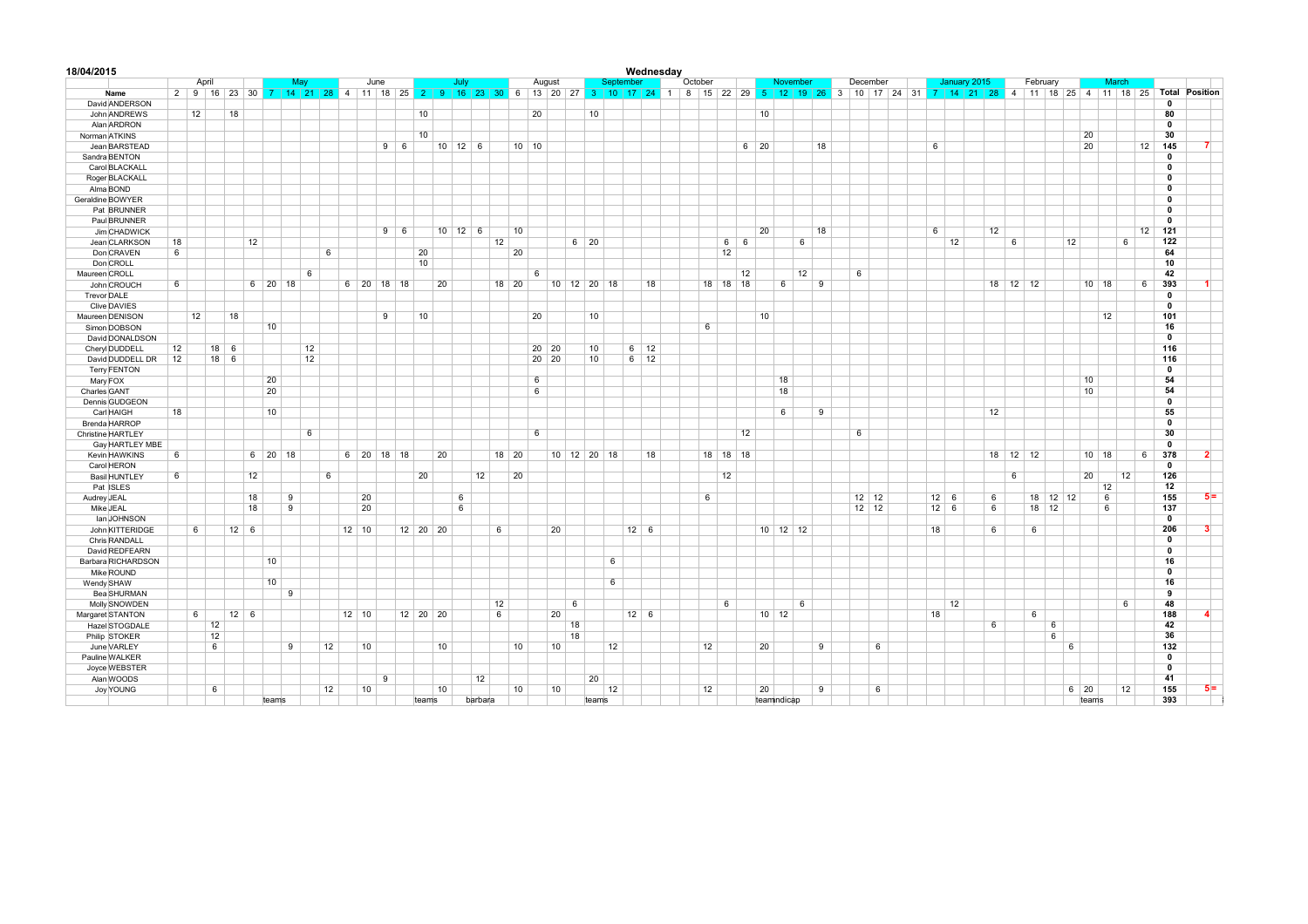| 18/04/2015           |                          |                     |    |                 |         |             |             |      |             |              |             |         |   |               |            |    |                 |                | Thursday |             |                     |             |                    |          |             |            |                      |                                                                                                                               |              |          |    |    |           |    |              |                |
|----------------------|--------------------------|---------------------|----|-----------------|---------|-------------|-------------|------|-------------|--------------|-------------|---------|---|---------------|------------|----|-----------------|----------------|----------|-------------|---------------------|-------------|--------------------|----------|-------------|------------|----------------------|-------------------------------------------------------------------------------------------------------------------------------|--------------|----------|----|----|-----------|----|--------------|----------------|
|                      | April                    |                     |    | May             |         |             |             | June |             |              |             | July    |   |               | August     |    |                 | September      |          | October     |                     |             |                    | November |             |            | December             | January 2015                                                                                                                  |              | February |    |    | March     |    |              |                |
| Name                 | 3   10   17   24   1   8 |                     |    |                 |         |             |             |      |             |              |             |         |   |               |            |    |                 |                |          |             |                     |             |                    |          |             |            |                      | 15 22 29 5 12 19 26 3 10 17 24 31 7 14 21 28 4 11 18 25 2 9 16 23 30 6 13 20 27 4 11 18 25 1 8 15 22 29 5 12 19 26 5 12 19 26 |              |          |    |    |           |    | Total        | Position       |
| David ANDERSON       |                          |                     |    |                 |         |             |             |      |             |              |             |         |   |               |            |    |                 |                |          |             |                     |             |                    |          |             |            |                      |                                                                                                                               |              |          |    |    |           |    | $\mathbf 0$  |                |
| John ANDREWS         |                          |                     |    |                 |         |             |             |      |             |              |             |         |   |               |            |    |                 |                |          |             |                     |             |                    |          |             |            |                      |                                                                                                                               |              |          |    |    |           |    | $\mathbf 0$  |                |
| Alan ARDRON          | 18                       |                     |    |                 |         | $18$ 18 12  |             |      |             |              | 20          |         |   |               |            | 20 |                 |                |          |             |                     | 12          |                    | 6        |             |            |                      |                                                                                                                               |              |          | 10 |    |           |    | 134          | $7 =$          |
| Norman ATKINS        |                          |                     |    |                 |         |             |             |      |             |              |             |         |   |               |            | 20 |                 |                |          |             |                     |             |                    |          |             |            |                      | $12$ 10                                                                                                                       |              |          |    |    |           |    | 42           |                |
| Jean BARSTEAD        |                          |                     |    |                 |         |             |             |      |             |              |             |         |   |               |            | 10 |                 |                |          |             |                     |             |                    |          |             |            |                      |                                                                                                                               |              |          |    |    |           |    | 10           |                |
| Sandra BENTON        |                          |                     | 12 |                 |         |             |             |      |             |              |             |         |   |               |            |    |                 |                |          |             |                     |             |                    |          |             |            |                      |                                                                                                                               |              |          |    |    |           |    | 12           |                |
| Carol BLACKALL       |                          |                     |    |                 |         |             |             |      |             |              |             |         |   |               |            |    |                 |                |          |             |                     |             |                    |          |             |            |                      |                                                                                                                               |              |          |    |    |           |    | $\mathbf 0$  |                |
| Roger BLACKALL       |                          |                     |    |                 |         |             |             |      |             |              |             |         |   |               |            |    |                 |                |          |             |                     |             |                    |          |             |            |                      |                                                                                                                               |              |          |    |    |           |    | $\mathbf 0$  |                |
| Alma BOND            |                          |                     |    |                 |         |             |             |      |             |              |             |         |   |               |            |    |                 |                |          |             |                     |             |                    |          |             |            |                      |                                                                                                                               |              |          |    |    |           |    | $\mathbf 0$  |                |
| Geraldine BOWYER     |                          |                     |    |                 |         |             |             |      |             |              |             |         |   |               |            |    |                 |                |          |             |                     |             |                    |          |             |            |                      |                                                                                                                               |              |          |    |    |           |    | $\pmb{0}$    |                |
| Pat BRUNNER          |                          |                     |    |                 |         |             |             |      |             |              |             |         |   |               |            |    |                 |                |          |             |                     |             |                    |          |             |            |                      |                                                                                                                               |              |          |    |    |           |    | $\mathbf 0$  |                |
| Paul BRUNNER         |                          |                     |    |                 |         |             |             |      |             |              |             |         |   |               |            |    |                 |                |          |             |                     |             |                    |          |             |            |                      |                                                                                                                               |              |          |    |    |           |    | $\mathbf{0}$ |                |
| Jim CHADWICK         |                          |                     | 18 |                 |         |             |             |      |             | $12 \mid 10$ |             |         |   |               |            |    |                 |                |          |             |                     |             |                    |          |             |            |                      |                                                                                                                               |              |          |    |    |           |    | 40           |                |
| Jean CLARKSON        |                          |                     |    |                 |         |             | $12 \mid 6$ | 6    |             | $20 \quad 6$ |             |         |   | $12$ 18       |            | 20 |                 |                |          |             |                     |             | 9                  |          |             | 18         | 18                   |                                                                                                                               | $20$ 12      |          |    |    |           | 12 | 189          | $\overline{4}$ |
| Don CRAVEN           |                          |                     |    |                 |         |             |             |      |             |              |             |         |   |               |            |    |                 |                |          |             |                     |             |                    |          |             |            |                      |                                                                                                                               |              |          |    |    |           |    | $\pmb{0}$    |                |
| Don CROLL            |                          |                     |    |                 |         |             |             |      |             |              |             |         |   |               |            |    |                 |                |          | 10          |                     |             |                    |          |             | 12         |                      | 6                                                                                                                             |              |          |    |    | 6         |    | 34           |                |
| Maureen CROLL        |                          |                     |    |                 |         |             | 6           |      |             | 20           |             |         |   | 6             |            |    |                 |                |          | 10          |                     |             |                    |          |             | 12         |                      | 6                                                                                                                             |              |          |    |    | 6         |    | 66           |                |
| John CROUCH          |                          |                     |    |                 |         |             |             |      |             |              |             |         |   |               |            |    |                 |                |          |             |                     |             |                    |          |             |            |                      |                                                                                                                               |              |          |    |    |           |    | $\mathbf 0$  |                |
| <b>Trevor DALE</b>   |                          |                     | 12 |                 |         |             |             |      |             |              |             |         |   |               |            |    |                 |                |          |             |                     |             |                    |          |             |            |                      |                                                                                                                               |              |          |    |    |           |    | 12           |                |
| Clive DAVIES         | $\,6\,$                  | 6                   |    |                 | $12$ 12 |             |             |      | 18          |              |             |         |   | $12$ 12 18 12 |            |    | 12              | 6              |          |             | $10 \mid 12 \mid 6$ |             |                    |          | $12 \mid 6$ |            | 18                   |                                                                                                                               |              | 18       |    |    | $6$ 12 12 |    | 238          | $2 =$          |
| Maureen DENISON      |                          | 6                   |    |                 |         |             |             |      |             |              |             |         |   |               |            |    |                 |                |          |             |                     |             |                    |          |             |            |                      |                                                                                                                               |              |          |    |    |           |    | 6            |                |
| Simon DOBSON         |                          |                     |    |                 |         |             |             |      |             |              |             |         |   |               |            |    |                 |                |          |             |                     |             |                    |          |             |            |                      |                                                                                                                               |              |          | 10 |    |           |    | 10           |                |
| David DONALDSON      | 18                       |                     |    |                 |         | 18 18 12    |             |      |             |              |             | 20      |   |               |            | 20 |                 |                |          |             |                     | 12          |                    | 6        |             |            |                      |                                                                                                                               |              |          | 10 |    |           |    | 134          | $7 =$          |
| Cheryl DUDDELL       |                          |                     |    |                 |         |             |             |      |             |              |             |         |   |               |            |    |                 |                | 18       |             |                     |             |                    |          |             |            |                      |                                                                                                                               |              |          |    |    |           |    | 18           |                |
|                      |                          |                     |    |                 |         |             |             |      |             |              |             |         |   |               |            |    |                 | 18             |          |             |                     |             |                    |          |             |            |                      |                                                                                                                               |              |          |    |    |           |    | 18           |                |
| David DUDDELL DR     |                          |                     |    |                 |         |             |             |      |             |              |             |         |   |               |            |    |                 |                |          |             |                     |             |                    |          |             |            |                      |                                                                                                                               |              |          |    |    |           |    | $\mathbf 0$  |                |
| <b>Terry FENTON</b>  |                          |                     |    |                 |         |             |             |      |             |              |             |         |   |               |            |    |                 |                |          |             |                     |             |                    |          |             |            |                      |                                                                                                                               |              |          |    |    |           |    | $\mathbf{0}$ |                |
| Mary FOX             |                          |                     |    |                 |         |             |             |      |             |              |             |         |   |               |            |    |                 |                |          |             |                     |             |                    |          |             |            |                      |                                                                                                                               |              |          |    |    |           |    | 186          | 5              |
| Charles GANT         | 12                       |                     |    | $12$ 18         |         |             |             |      |             |              | $12$ 20 18  |         |   |               | 12         |    |                 | 24             |          | $20 \mid 6$ |                     |             |                    |          |             |            |                      |                                                                                                                               |              | 12       | 20 |    |           |    | $\mathbf{0}$ |                |
| Dennis GUDGEON       |                          |                     |    |                 |         |             |             |      |             |              |             |         |   |               |            |    |                 |                |          |             |                     |             |                    |          |             |            |                      |                                                                                                                               |              |          |    |    |           |    |              | 6              |
| Carl HAIGH           |                          |                     |    | $\,6\,$         |         |             | 12          |      | $\,6\,$     | $20 \mid 6$  |             |         |   | $12$ 18       |            |    |                 | $\,6\,$        |          |             |                     |             | 9                  |          |             | 18         |                      |                                                                                                                               | $20$ 12      |          |    |    |           | 12 | 157          |                |
| Brenda HARROP        |                          |                     | 18 |                 |         |             |             |      | 12          | 10           |             |         |   |               |            |    |                 |                |          |             |                     |             |                    |          |             |            |                      |                                                                                                                               |              |          |    |    |           |    | 40           |                |
| Christine HARTLEY    |                          |                     |    | $6\phantom{1}6$ |         | 6           | 6           |      | $12 \mid 6$ |              |             |         |   |               |            |    |                 |                |          |             |                     |             |                    |          | 12          |            | 12                   |                                                                                                                               | $20 \quad 6$ |          |    | 12 |           | 6  | 104          |                |
| Gay HARTLEY MBE      |                          |                     |    |                 |         |             |             |      |             |              |             |         |   |               |            |    |                 |                |          |             |                     |             |                    |          |             |            |                      |                                                                                                                               |              |          |    |    |           |    | $\mathbf 0$  |                |
| Kevin HAWKINS        |                          |                     |    |                 |         |             |             |      |             |              |             |         |   |               |            |    |                 |                |          |             |                     |             |                    |          |             |            |                      |                                                                                                                               |              |          |    |    |           |    | $\mathbf 0$  |                |
| Carol HERON          |                          |                     |    |                 |         |             |             |      |             |              |             |         |   |               |            |    |                 | 12             |          |             |                     |             |                    |          |             |            |                      |                                                                                                                               |              | 18       |    |    |           |    | 30           |                |
| <b>Basil HUNTLEY</b> |                          |                     |    |                 |         |             |             |      |             |              |             |         |   |               |            |    |                 |                |          |             |                     |             |                    |          |             |            |                      |                                                                                                                               |              |          |    |    |           |    | $\mathbf 0$  |                |
| Pat ISLES            |                          |                     |    |                 |         |             |             |      |             |              |             |         |   | 6             |            |    |                 |                |          |             |                     |             |                    |          |             |            |                      |                                                                                                                               |              |          |    |    |           |    | 6            |                |
| Audrey JEAL          |                          | $12 \mid 20 \mid 6$ |    | 6               |         |             |             | 6    |             | 10           |             |         |   |               |            | 10 |                 |                |          |             |                     |             |                    |          |             |            | $6\overline{6}$<br>6 | 18                                                                                                                            |              | 6        |    |    | 6         |    | 112          |                |
| Mike JEAL            |                          | $12 \mid 20 \mid$   | 6  | 6               |         |             |             |      | 6           | 10           |             |         |   |               |            | 10 |                 |                |          |             |                     |             |                    |          |             |            | 6<br>6               | 18                                                                                                                            |              | 6        |    |    |           |    | 106          |                |
| lan JOHNSON          |                          |                     |    |                 |         |             |             |      |             |              |             |         |   |               |            |    |                 |                | 12       |             |                     |             |                    |          |             |            |                      |                                                                                                                               |              | 18       |    |    |           |    | 30           |                |
| John KITTERIDGE      | 12                       | 6                   |    | $12$ 18         |         |             |             |      |             |              | 20 12 20 18 |         |   |               |            |    | $12$ 10 6 6 24  |                |          | $20 \mid 6$ |                     |             |                    |          | 12          |            | 12                   |                                                                                                                               | $20 \quad 6$ | 12       | 20 |    |           | 6  | 290          | 1              |
| Chris RANDALL        |                          |                     |    |                 |         |             |             |      |             |              |             |         |   |               |            |    |                 |                |          |             |                     |             |                    |          |             |            |                      | $12$ 10                                                                                                                       |              |          |    |    |           |    | 22           |                |
| David REDFEARN       |                          |                     |    |                 |         |             |             |      |             |              |             |         |   | 6             |            |    |                 |                |          |             |                     |             |                    |          |             |            |                      |                                                                                                                               |              |          |    |    | 6         |    | 12           |                |
| Barbara RICHARDSON   | 6                        |                     |    |                 |         |             |             |      |             |              |             | 6       |   |               |            |    |                 | $6\phantom{a}$ |          |             |                     |             |                    |          |             | $6 \mid 6$ |                      |                                                                                                                               |              | 12       | 20 |    |           |    | 62           |                |
| Mike ROUND           | $6\overline{6}$          | 6                   |    |                 | $12$ 12 |             |             |      | 18          |              |             |         |   | $12$ 12 18 12 |            |    | 12              | 6              |          |             | $10 \mid 12 \mid 6$ |             |                    |          | $12 \mid 6$ |            | 18                   |                                                                                                                               |              | 18       |    |    | $6$ 12 12 |    | 238          | $2 =$          |
| Wendy SHAW           | 6                        |                     |    |                 |         |             |             |      |             |              |             | 6       |   |               |            |    |                 | 6              |          |             |                     |             |                    |          |             | $6 \mid 6$ |                      |                                                                                                                               |              | 12       | 20 |    |           |    | 62           |                |
| Bea SHURMAN          |                          |                     |    |                 |         |             |             |      |             |              |             |         |   |               |            |    |                 |                |          |             |                     |             |                    |          |             |            |                      |                                                                                                                               |              |          |    |    |           |    | $\mathbf 0$  |                |
| Molly SNOWDEN        |                          |                     |    |                 |         |             |             |      |             |              |             |         |   |               |            |    |                 |                |          |             |                     |             |                    |          |             |            | 18                   |                                                                                                                               |              |          | 10 |    |           |    | 28           |                |
| Margaret STANTON     |                          | 10                  |    | 18              |         | $6 \mid 12$ |             |      |             |              |             | 10      |   |               | 6          |    |                 | 12             |          |             |                     |             | $12 \mid 6 \mid 9$ |          |             |            | 12                   |                                                                                                                               |              | 6        |    | 12 |           |    | 131          |                |
| Hazel STOGDALE       |                          | 20                  |    |                 |         |             |             |      |             |              |             | 10      | 6 |               |            |    |                 |                |          | 20          |                     |             |                    |          |             |            |                      | 10                                                                                                                            |              | 6        |    |    |           |    | 72           |                |
| Philip STOKER        |                          | 20                  |    |                 |         |             |             |      |             |              |             | 10      | 6 |               |            |    |                 |                |          | 20          |                     |             |                    |          |             |            |                      | 10                                                                                                                            |              | 6        |    |    |           |    | 72           |                |
| June VARLEY          |                          | 10                  |    | 18              |         | $6 \mid 12$ |             |      |             |              |             | 10      |   |               | $6 \mid 6$ |    |                 | 12             |          |             |                     | $12 \mid 6$ | $\vert$ 9          |          |             |            | 12                   |                                                                                                                               |              | 6        |    |    |           |    | 125          |                |
| Pauline WALKER       |                          |                     |    |                 |         |             |             |      |             |              |             |         |   |               |            |    |                 |                |          |             |                     |             |                    |          |             |            |                      |                                                                                                                               |              |          |    |    |           |    | $\mathbf 0$  |                |
| Joyce WEBSTER        |                          |                     |    |                 |         |             |             |      |             |              |             |         |   |               |            |    |                 |                |          |             |                     |             |                    |          |             |            |                      |                                                                                                                               |              |          |    |    |           |    | $\mathbf 0$  |                |
| Alan WOODS           |                          |                     |    |                 |         | $\,6\,$     |             |      | $6$ 12 6    |              |             |         |   |               |            |    | $6\overline{6}$ |                |          |             |                     |             |                    |          |             |            |                      |                                                                                                                               |              |          |    |    |           |    | 36           |                |
| Joy YOUNG            |                          |                     |    |                 |         |             |             |      |             |              |             |         |   |               |            |    |                 |                |          |             |                     |             |                    |          |             |            |                      |                                                                                                                               |              |          |    |    |           |    | $\mathbf{0}$ |                |
|                      |                          |                     |    |                 |         |             |             |      |             |              |             | barbara |   |               |            |    |                 |                |          |             |                     |             |                    |          |             |            |                      |                                                                                                                               |              |          |    |    |           |    | 290          |                |